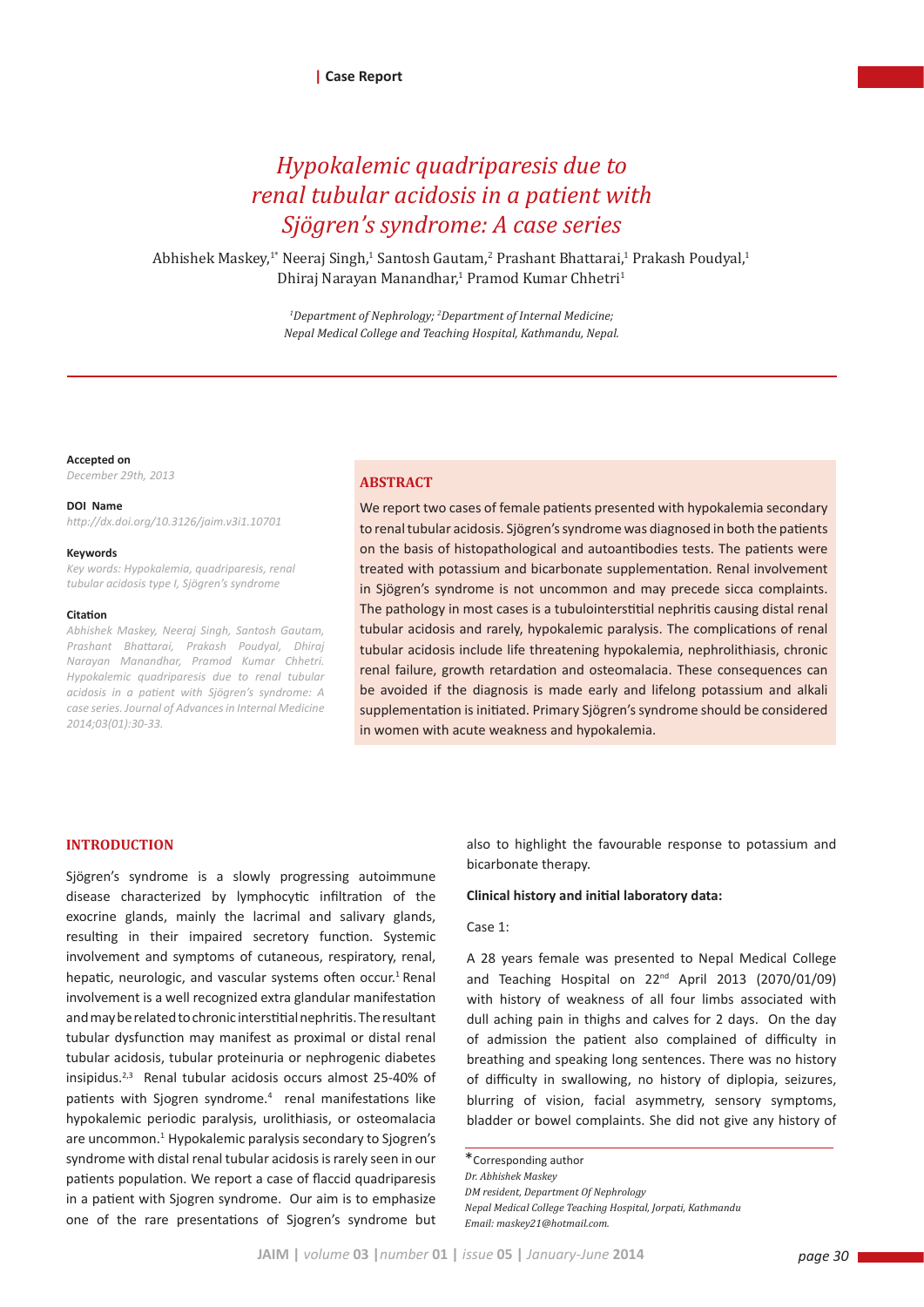recent drug intake as well as vaccination. She reported similar but less severe illness 4 months previously. This episode was treated with intravenous fluid at local hospital and weakness resolved completely. A more focused interview uncovered 3-4 years of keratoconjunctivitis, but no history of skin rash, photosensitivity and arthritis.

On examination, patient was conscious, cooperative and oriented. Vital signs showed blood pressure recorded was 110/80 mm Hg; heart rate 104 bpm, regular; respiratory rate 30/min and body temperature was normal. On central nervous system examination, higher mental function, cranial nerves were normal. Lower limbs had mild tenderness. Tone was decreased in all four limbs. Power was reduced in all four limbs to 3/5. Plantar reflexes were flexor bilaterally. Tendon reflexes except for ankle and knee reflexes were diminished. No abnormalities were detected on examination of the heart, lungs and abdomen.

Based on lab data (Table 1), we considered that flaccid quadriparesis was induced by severe hypokalemia. The differential diagnosis for the hypokalemia included renal tubular acidosis and hypokalemic periodic paralysis. The latter was excluded once all the data were available. Shortly after admission, the patient was transferred to Intensive care unit where an infusion of potassium was started. This was continued until her serum potassium was normalized and her weakness improved. Urinary potassium was high despite severe hypokalemia. She was then transferred to our department to investigate the cause of renal tubular acidosis.

Additional laboratory tests are summarized in Table 2. Ultrasonograph of abdomen showed normal sized kidney without any evidence of calcification or any obstruction. Schirmer test revealed moderate to severe dry eyes indicating insufficient production of tears. Labial gland biopsy revealed fibrous tissue along with scattered lymphocytes suggestive of Sjögren's syndrome. After diagnosis was confirmed, the patient was started on oral sodium bicarbonate therapy and artificial tears for the dry eyes.

## Case 2:

Another case was referred to us for the evaluation of hypokalemia. She was a 65yr old female. She had presented with generalized weakness, low backache and she was on potassium supplementation for less than a year duration. She was kept on aldactone as well to maintain the serum potassium level. But once the supplements were withdrawn, the potassium level would fall down. When she presented to us she didn<sup>t</sup> have objective weakness of the lower limbs but she did complain of weakness of the lower limbs in the past, however documentation of degree of weakness was not mentioned in the notes. Previous evaluation revealed that she had osteopenia. Cranial nerves examination was normal. Her bowel and bladder habit was normal. She didnet have sensory symptoms. She didn<sup>ot</sup> give history of rash, arthritis but had seborrhoeic keratitis with positive Schirmer test, and solar maculopathy. She was managed initially with potassium supplementation and detailed evaluation was done. The reports of blood tests are tabulated in Table 1 & 2. The tests and gingival biopsy underwent thereafter revealed condition suggestive of Sjögren's syndrome. She is now on sodium bicarbonate and minimal potassium supplementation and artificial tear for the dry eyes and sun protective glasses for solar maculopathy. [Table:1)

| <b>Parameters</b>           | Case 1               | Case 2 |
|-----------------------------|----------------------|--------|
| S. Sodium                   | $140 \text{ meq/l}$  | 141    |
| S. Potassium                | $1.9$ meg/l          | 2.8    |
| <b>Blood urea</b>           | $18 \text{ mg/dl}$   | 32     |
| S. Creatinine               | $0.8 \text{ mg/dl}$  | 1.4    |
| Hemoglobin                  | 11.4 gm%             | 11.0   |
| Total Leukocyte count       | $4500$ /cc           | 4600   |
| Platelets count             | 390000/cc            | 166000 |
| S. Calcium                  | $7.1 \text{ mg/dl}$  | 9.7    |
| S. Phosphorus               | 1.5 $mg/dl$          | 3.3    |
| Arterial blood gas analysis |                      |        |
| рH                          | 7.34                 | 7.32   |
| pCO <sub>2</sub>            | 26.8 mm Hg           | 25     |
| pO <sub>2</sub>             | 116.1 mm Hg          | 71     |
| HCO <sub>3</sub>            | $14.1 \text{ mEq/l}$ | 13     |
| <b>Urinary Potassium</b>    | 520 meg/l            | 23.85  |

[Table:2)

| Tests                                                 | Case 1                                  | Case 2                                    |
|-------------------------------------------------------|-----------------------------------------|-------------------------------------------|
| Anti nuclear antibody                                 | Positive to<br>a titre of<br>1/640 with | Positive to<br>a titre of<br>$1/320$ with |
|                                                       | a speckled<br>pattern                   | a speckled<br>pattern                     |
| Anti double stranded DNA                              | Negative                                | Equivocal<br>$(30 \text{ IU/ml})$         |
| Anti Ro/SS-A antibody                                 | Positive                                | Positive                                  |
| Anti-La/SS-B antibody                                 | Positive                                | Positive                                  |
| Rheumatoid factor                                     | Negative                                | Negative                                  |
| Hepatitis B, C, HIV I &II and<br><b>VDRL</b> serology | Negative                                | Negative                                  |
| Thyroid function test                                 | Normal                                  | Normal                                    |
| USG KUB                                               | Normal                                  | Normal                                    |

**Discussion:** Sjögren's syndrome is systemic chronic inflammatory disorder characterized by lymphocytic infiltration in exocrine gland. There are two age peaks of primary Sjögren's syndrome, with the first after menarche during the 20s to 30s and the second after menopause in the mid-50s.<sup>1</sup> The syndrome can present either alone as primary Sjogren's syndrome or as secondary Sjögren's syndrome in the context of underlying connective tissue diseases such as rheumatic arthritis,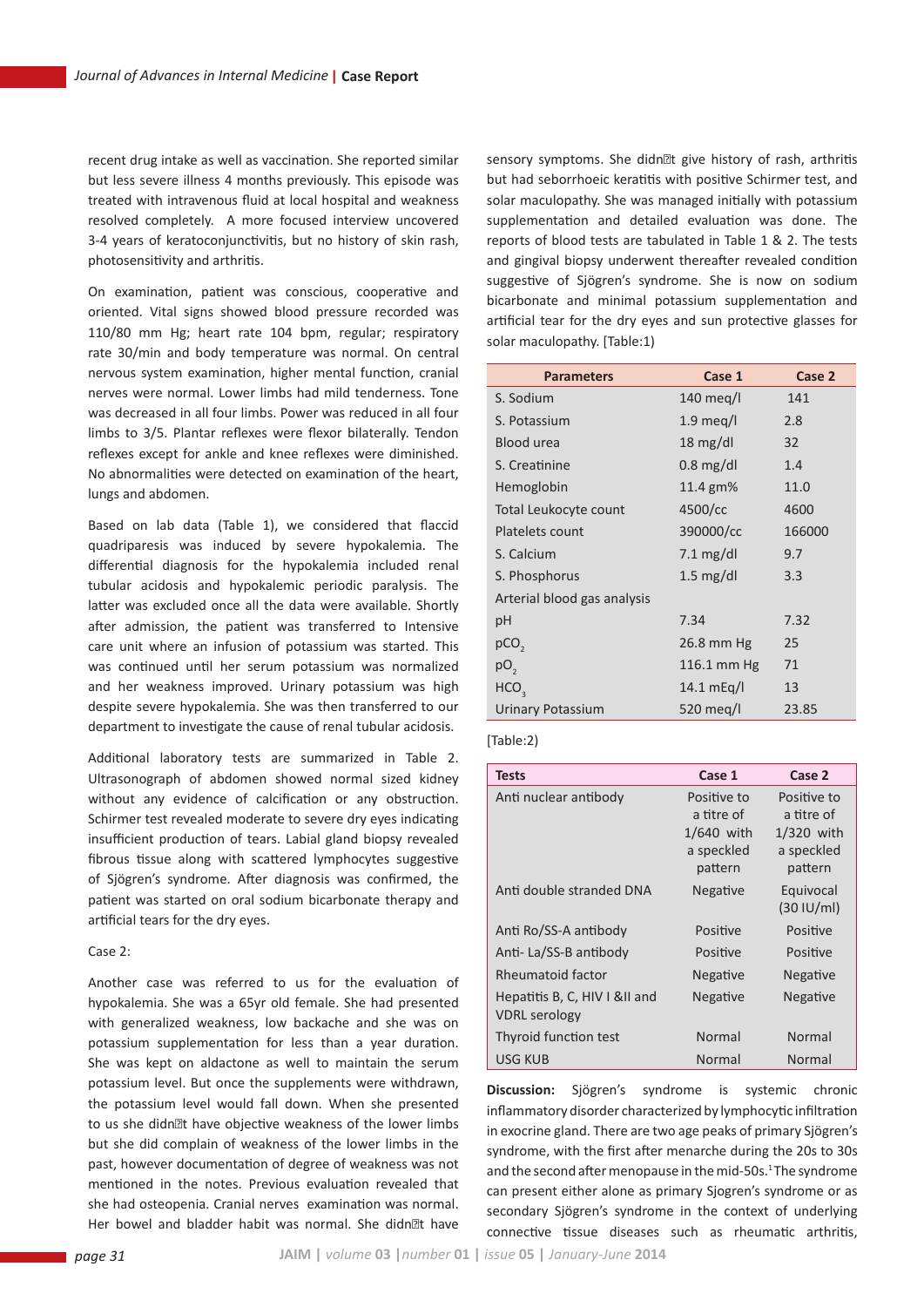systemic lupus erythematosus.<sup>5</sup> Primary Sjögren's syndrome is a systemic autoimmune disorder with a population prevalence of about 0.5% and female preponderance (female: male ratio of 9: 1).6 Extraglandular manifestation of Sjögren's syndrome affects kidney , liver, lungs, pancreas and nervous system.

Renal involvement is not uncommon and may precede sicca complaints. The pathology in most cases is tubulointerstital nephritis causing among other distal renal tubular acidosis and rarely hypokalemic paralysis.<sup>7</sup> Life threatening hypokalemia with muscle paralysis is most serious clinical consequence of distal renal tubular acidosis. 8

The hallmark of renal tubular acidosis (RTA) is a low rate of ammonium excretion by the kidneys in the presence of chronic metabolic acidosis. We did not have detailed urine chemistry available and could not accurately determine urine ammonium concentration but it is safe to assume that ammonium excretion is low if the urine has an alkaline pH. When the urine pH is high, the mechanism which might cause distal RTA include reduced activity of H<sup>+</sup>- ATPase pumps in the distal nephrons, back leak of secreted H<sup>+</sup> as seen with amphotericin B treatment and high secretion of HCO<sub>3</sub> as seen in some patients with Southeast Asian ovalocytosis. The high urine pH and/or bicarbonaturia cause renal potassium wasting and leads to hypokalemia.<sup>9</sup> Another complication of the high urinary pH is the increased risk of renal CaHPO4 deposition with nephrocalcinosis and progressive renal insufficiency.

Although distal RTA is very common in Sjögren's syndrome it is usually asymptomatic and goes undetected in many cases.<sup>10</sup> Our patients also showed metabolic acidosis with alkaline urine and severe hypokalemia.  $11$  The pathogenesis of distal RTA in Sjögren's syndrome is not very clear. It appears to be the result of an immunologic assault on the collecting tubules, causing failure to insert H<sup>+</sup> - ATPase into the apical membrane of intercalated cells.12,13 Another study found high levels of anti carbonic anhydrase antibodies affecting the function of carbonic anhydrase in cortical collecting duct.<sup>14</sup> A further possibility is that the Cl / HCO<sub>3</sub>  $^-$  exchanger is misdirected to the apical membrane as in Southeast Asian ovalocytosis,

## **REFERENCES**

- 1. Fox IR. Sjogren's syndrome. Lancet 2005;366:321–31. http://dx.doi.org/10.1016/S0140-6736(05)66990-5
- 2. Bossini N, Savoldi S, Franceschini F, et al. Clinical and morphological features of kidney involvement in primary Sjogren's syndrome. Nephrol Dial Transplant 2001;16:2328–36.

# http://dx.doi.org/10.1093/ndt/16.12.2328

3. Hiroshi O, Imai H, Kodama T, et al. Severe hypolkalaemia and respiratory arrest due to renal tubular acidosis in a patient with Sjogrens syndrome. Nephrol Dial transplant 1999;14:2201-3.

causing bicarbonate secretion in the distal tubule.<sup>9</sup>

On presentation, our  $1<sup>st</sup>$  patient was initially thought to have hypokalemic periodic paralysis as she described asimilar episodes of weakness in the past. Her thyroid function was normal, excluding the thyrotoxic form of periodic paralysis. The history of dry eyes, positive autoantibodies tests and the labial biopsy allowed us to make the diagnosis of Sjögren's syndrome while the metabolic acidosis, high urine pH and renal potassium wasting led to the diagnosis of distal RTA in both the cases.

Hypokalemic paralysis in association with Sjögren's syndrome is rare and only occasionally is the manifestation that brings a patient to a doctor.<sup>8</sup> A renal biopsy is unnecessary in the patients with suspected tubulointerstitial nephritis.15 We did not perform kidney biopsy in these patient as there were no features suggestive of glomerular involvement such as heavy proteinuria or loss of renal function. Most kidney biopsies done in patients with Sjögren's syndrome have revealed lymphocytic and plasma cell infiltration of interstitium. 16

Correction of hypokalemia and alkali replacement are standard therapy in all patients and there is no need to use immunosuppressive therapy for the RTA. Hypokalemia should be corrected first because alkaline replacement can aggravate hypokalemia by increasing renal potassium losses. Combination of corticosteroids and other immunosuppressants have been used when the renal biopsy has confirmed significant glomerular disease. 17

# **Conclusion**

Hypokalemia should always be considered in patients presenting with muscular weakness. When high urinary potassium losses are present, renal tubular acidosis must be included in differential diagnosis. If RTA is confirmed, Sjögren's syndrome should be considered as an underlying cause. Timely diagnosis and appropriate treatment of patients with this form of distal RTA can prevent morbidity from hypokalemia and nephrocalcinosis.

## http://dx.doi.org/10.1093/ndt/14.9.2201

4. Goules A, Masouridi S, Tzioufas AG, et al. Clinically significant and biopsy-documented renal involvement in primary Sjogren's syndrome. Medicine (Baltimore) 2000;79:241–9.

http://dx.doi.org/10.1097/00005792-200007000- 00005

5. Khandelwal D, Bhattachary S, Khadgawat R, et al. Hypokalemic paralysis as a presenting manifestation of primary Sjögren's syndrome: A report of two cases. Indian J Endocrinol Metab 2012;16:853–85.

http://dx.doi.org/10.4103/2230-8210.100684